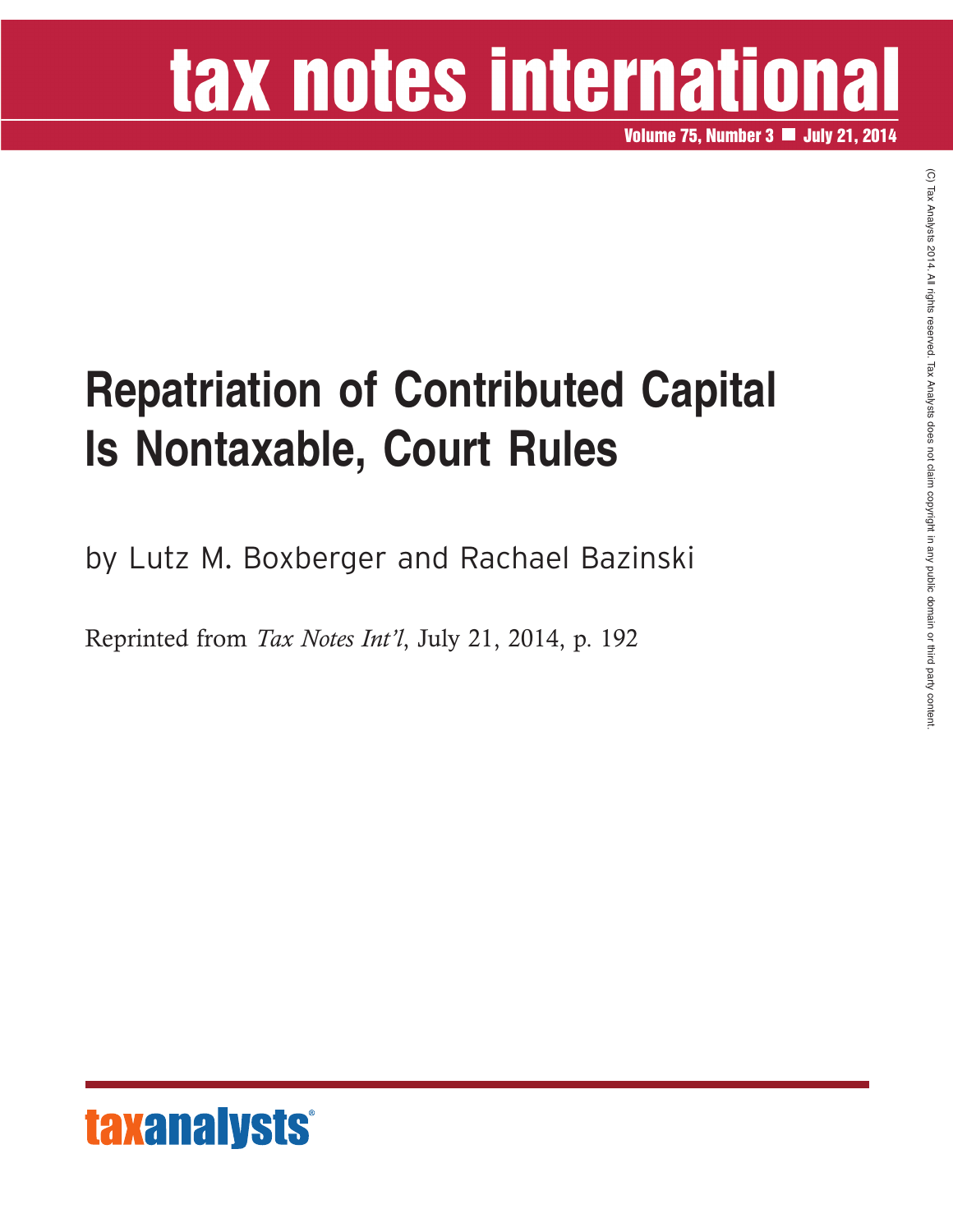## COUNTRY DIGEST

## **Repatriation of Contributed Capital Is Nontaxable, Court Rules**

Germany's Fiscal Court of Nuremberg recently published an important decision<sup>1</sup> affecting individuals investing in non-EU corporations.

The plaintiffs, tax residents of Germany, owned shares in a publicly traded U.S. corporation (T). In 2008 the board of directors of T decided to carry out a spinoff, transferring 100 percent of the business to a subsidiary (M1) owned solely by T. The spinoff was not based on a formal profit distribution resolution.

After consultation with the U.S. tax authorities, the spinoff was treated as tax exempt in the United States. As a result of the spinoff, the plaintiffs received one share in M1 for every share they had owned in T. The plaintiffs filed their annual 2008 German tax return, providing the relevant banking documents, but did not declare the noncash capital gains that resulted from the spinoff and that appeared in the banking documents.

Under German tax law, repayments of capital contributions that are not paid into the share capital (nominal capital) of EU corporations are, under certain circumstances, tax neutral, whereas profit distributions are treated as taxable dividends (at rates as high as 30 percent).

Against that backdrop, the local tax office recognized the noncash capital gains as a deemed profit distribution. The tax office classified the plaintiffs' newly acquired M1 shares as a dividend amounting to capital income, and not a tax-neutral repayment of contributions, because the German Corporate Income Tax Act (CITA)2 refers to the tax exemption only in relation to shareholders of domestic and EU corporations, not shareholders of a non-EU corporation, such as T.

Upon reviewing the evidence, the fiscal court rejected the tax office's decision, holding that the transfer of shares that resulted from the spinoff qualified as a tax-neutral capital repayment. The plaintiffs' newly acquired shares in M1 had ''no tax-relevant meaning,'' the court said.

Referring to past communications between T and its shareholders, the court said the outcome for the shareholders in the United States was a tax-free return of capital, and not a dividend.

The plaintiffs were able to strengthen their case by providing documentation demonstrating that the profit and loss accounts were not affected but that the equity capital was affected by the financial outsourcing that resulted from the spinoff. This suggested that there was no profit or dividend of any kind, the court said. In its decision, the court compared the spinoff process to the changing of a  $\epsilon$ 100 banknote to two  $\epsilon$ 50 banknotes.

Under German tax law, EU corporations must file a tax return in Germany in compliance with the verification procedures set forth in section 27, paragraph 8 of the CITA. Because section 27, paragraph 8 does not address the tax-neutral return of capital contributions for non-EU corporations, the German fiscal authorities have thus far denied the tax-neutral benefit to those investors.

In its decision, the fiscal court stated that the lack of mention of the treatment of a return of capital by non-EU corporations does not necessarily lead to the conclusion that they are barred from a tax-neutral return of capital to their investors. In fact, the court further held that a tax-neutral return of capital contributions is possible, provided that the foreign commercial and corporate law allows for this treatment and that eligibility for the treatment is properly documented.

Non-EU portfolio companies (particularly in the United States) of closed-end private equity funds are often funded with a minimum payment into the nominal capital and with a high percentage invested into the capital reserves. Based on the court's recent decision,

 $\widehat{\Omega}$  TaxAnalysts

2014.

All rights

reserved.

<sup>&</sup>lt;sup>1</sup>Judgment 5 K 1552/11 of June 12, 2013 (first published in April 2014).

<sup>&</sup>lt;sup>2</sup>Section 27, paragraph 8.